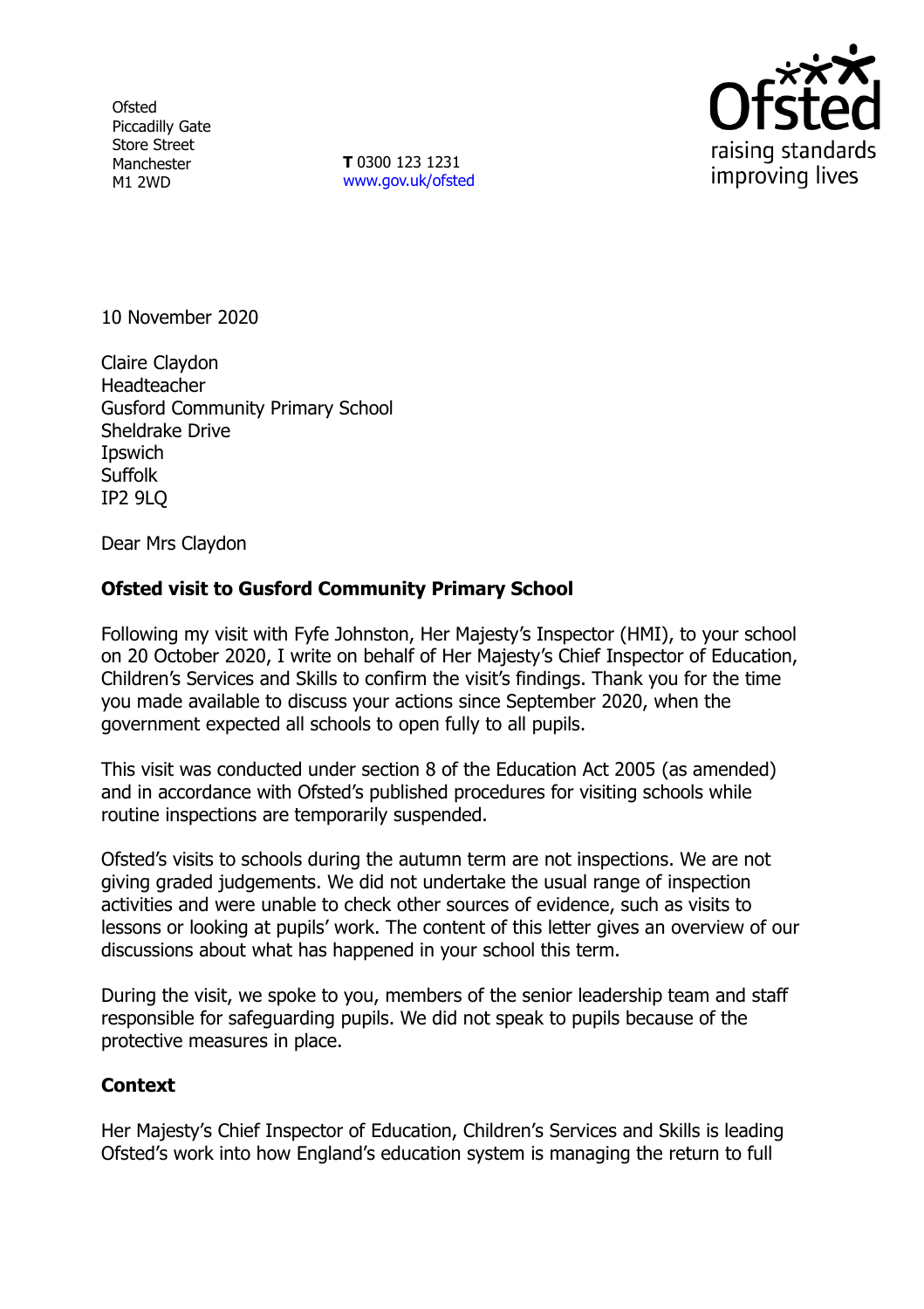

education for pupils following an extended break in formal schooling due to the COVID-19 (coronavirus) pandemic.

In undertaking this focused work, HMI are visiting a broad range of schools. HMI will visit a sample of:

- approximately 1,200 schools across all Ofsted grades (outstanding, good, requires improvement and inadequate)
- maintained schools, academies and free schools, special schools and centres of alternative provision, including those in cities, and coastal, town or rural communities.

The information from this visit will feed into Ofsted's national reporting so that the insights can be shared with the government and the education sector. We did not find any significant concerns during the visit. In such a case, an inspection report would be published on our website and available to parents and carers.

We did not consider your response to COVID-19 during the spring and summer terms 2020, when the school was not open to all pupils.

## **From this visit, inspectors noted that:**

- The school reopened to all pupils on 3 September 2020. Children joining Reception had a staggered start, as is normal practice. They were in full time a week after starting school.
- Attendance is in line with what is usual for this time of year.
- At the start of term, there was a focus on well-being to support pupils' return to school. After the first two weeks, teachers used a range of assessments to check where pupils were in their learning and to identify any gaps.
- $\blacksquare$  In reading, pupils are revisiting phonics that they would have been taught during the summer term. In English, units have been moved to focus on narrative texts. Leaders explained that this was to emphasise imaginative longer pieces of writing, practising basic literacy skills.
- $\blacksquare$  In mathematics, units have also been moved so that some of the topics normally covered in the summer term will be revisited sooner rather than later, for example data handling.
- $\blacksquare$  In the wider curriculum, most subjects are being taught following the usual autumn term plan. Leaders moved some teachers up with their classes in September so that they have more knowledge of what content and skills have been missed during partial closure.
- Units of work in physical education have been moved within the year so that most teaching takes place outdoors.